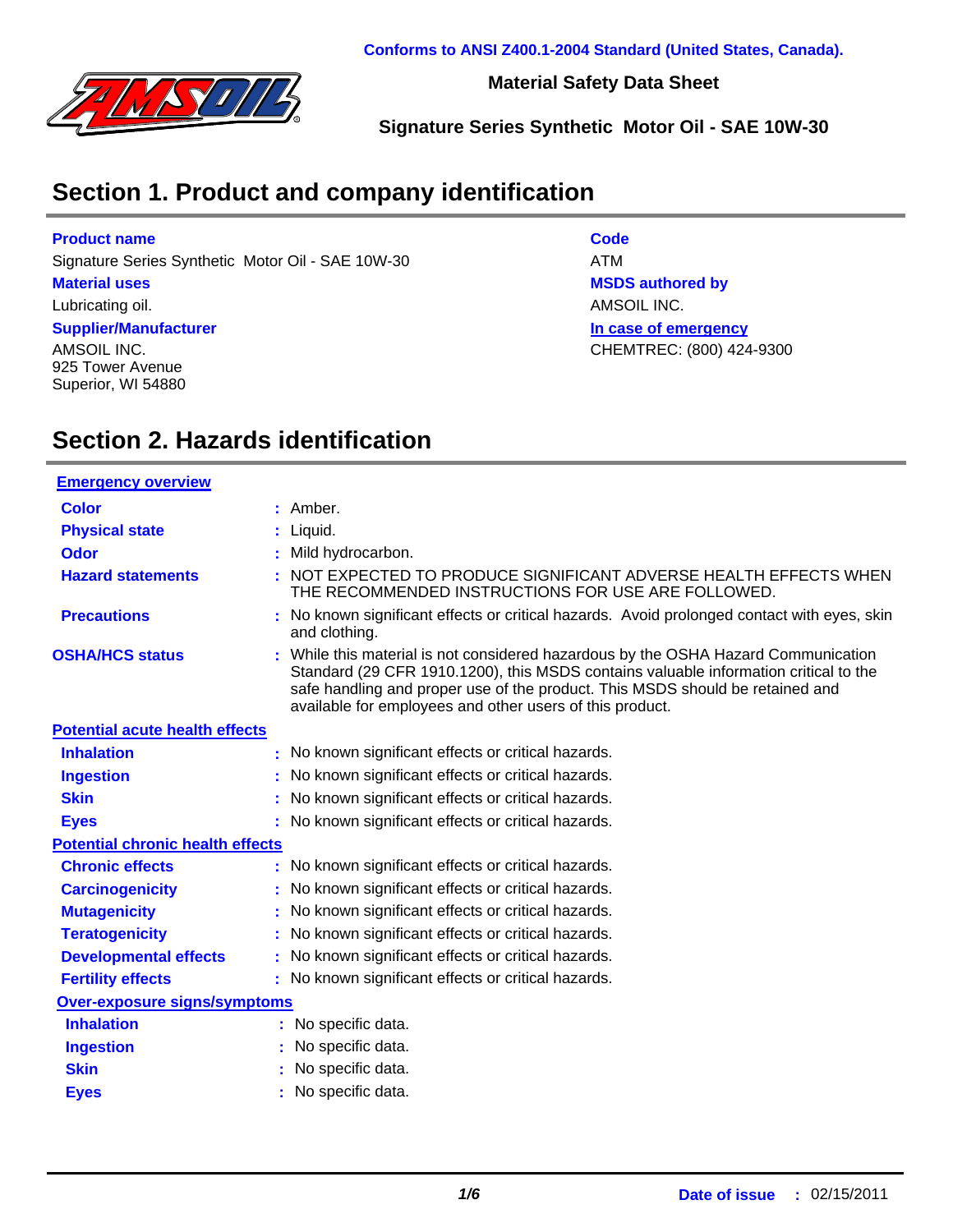```
See toxicological information (Section 11)
Medical conditions
aggravated by over-
exposure
                               : None known.
```
### **Section 3. Composition/information on ingredients**

**There are no ingredients present which, within the current knowledge of the supplier and in the concentrations applicable, are classified as hazardous to health or the environment and hence require reporting in this section.**

#### **Section 4. First aid measures**

| <b>Eye contact</b>        | : Immediately flush eyes with plenty of water for at least 20 minutes, occasionally lifting<br>the upper and lower eyelids. Get medical attention if symptoms occur.                                     |
|---------------------------|----------------------------------------------------------------------------------------------------------------------------------------------------------------------------------------------------------|
| <b>Skin contact</b>       | : After contact with skin, wash immediately with plenty of soap and water. Get medical<br>attention if symptoms occur.                                                                                   |
| <b>Inhalation</b>         | : Move exposed person to fresh air. Get medical attention if symptoms occur.                                                                                                                             |
| <b>Ingestion</b>          | : Wash out mouth with water. Do not induce vomiting unless directed to do so by medical<br>personnel. Never give anything by mouth to an unconscious person. Get medical<br>attention if symptoms occur. |
| <b>Notes to physician</b> | : No specific treatment. Treat symptomatically. Contact poison treatment specialist<br>immediately if large quantities have been ingested or inhaled.                                                    |

#### **Section 5. Fire-fighting measures**

| <b>Flammability of the product</b>                       | : No specific fire or explosion hazard.                |  |  |  |
|----------------------------------------------------------|--------------------------------------------------------|--|--|--|
| <b>Extinguishing media</b>                               |                                                        |  |  |  |
| <b>Suitable</b>                                          | : Use dry chemical, $CO2$ , water spray (fog) or foam. |  |  |  |
| <b>Not suitable</b>                                      | : None known.                                          |  |  |  |
| <b>Hazardous decomposition</b><br>products               | : No specific data.                                    |  |  |  |
| <b>Special protective</b><br>equipment for fire-fighters | : No special protection is required.                   |  |  |  |

#### **Section 6. Accidental release measures**

| <b>Personal precautions</b><br><b>Environmental precautions</b> | : Put on appropriate personal protective equipment (see Section 8).<br>: Avoid dispersal of spilled material and runoff and contact with soil, waterways, drains<br>and sewers. Inform the relevant authorities if the product has caused environmental<br>pollution (sewers, waterways, soil or air). |
|-----------------------------------------------------------------|--------------------------------------------------------------------------------------------------------------------------------------------------------------------------------------------------------------------------------------------------------------------------------------------------------|
| <b>Methods for cleaning up</b>                                  |                                                                                                                                                                                                                                                                                                        |
| <b>Small spill</b>                                              | : Absorb with an inert dry material and place in an appropriate waste disposal container.<br>Dispose of via a licensed waste disposal contractor.                                                                                                                                                      |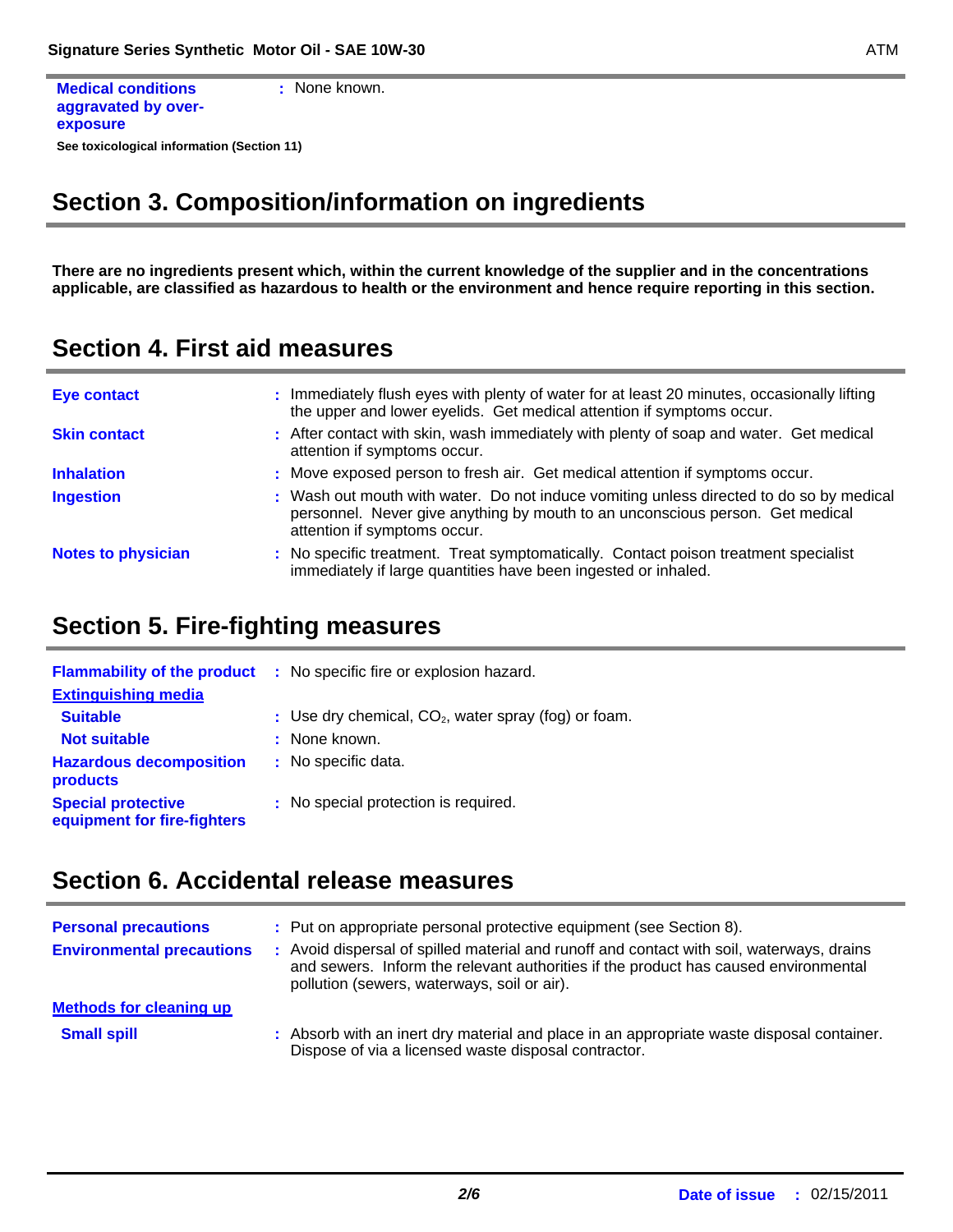## **Section 7. Handling and storage**

| <b>Handling</b> | : Put on appropriate personal protective equipment (see Section 8). Avoid contact with<br>used product. Eating, drinking and smoking should be prohibited in areas where this<br>material is handled, stored and processed. Workers should wash hands and face before<br>eating, drinking and smoking. Do not reuse container.                                                                                                                                                                                |
|-----------------|---------------------------------------------------------------------------------------------------------------------------------------------------------------------------------------------------------------------------------------------------------------------------------------------------------------------------------------------------------------------------------------------------------------------------------------------------------------------------------------------------------------|
| <b>Storage</b>  | : Store in accordance with local regulations. Store in original container protected from<br>direct sunlight in a dry, cool and well-ventilated area, away from incompatible materials<br>(see section 10) and food and drink. Keep container tightly closed and sealed until ready<br>for use. Containers that have been opened must be carefully resealed and kept upright<br>to prevent leakage. Do not store in unlabeled containers. Use appropriate containment<br>to avoid environmental contamination. |

## **Section 8. Exposure controls/personal protection**

**Under conditions which may generate mists, the following exposure limits are recommended: ACGIH TLV TWA: 5 mg/m³ ; STEL: 10 mg/m³.**

**Consult local authorities for acceptable exposure limits.**

| <b>Recommended monitoring</b><br>procedures | : Personal, workplace atmosphere or biological monitoring may be required to determine<br>the effectiveness of the ventilation or other control measures and/or the necessity to use<br>respiratory protective equipment. |
|---------------------------------------------|---------------------------------------------------------------------------------------------------------------------------------------------------------------------------------------------------------------------------|
| <b>Engineering measures</b>                 | : No special ventilation requirements. Good general ventilation should be sufficient to<br>control worker exposure to airborne contaminants.                                                                              |
| <b>Hygiene measures</b>                     | : Wash hands, forearms and face thoroughly after handling chemical products, before<br>eating, smoking and using the lavatory and at the end of the working period.                                                       |
| <b>Respiratory</b>                          | : Respirator selection must be based on known or anticipated exposure levels, the<br>hazards of the product and the safe working limits of the selected respirator. Not<br>required under normal conditions of use.       |
| <b>Hands</b>                                | : Not required under normal conditions of use. Use gloves appropriate for work or task<br>being performed.                                                                                                                |
| <b>Eyes</b>                                 | : Not required under normal conditions of use. Safety eyewear should be used when<br>there is a likelihood of exposure. Recommended: Safety glasses with side shields.                                                    |
| <b>Skin</b>                                 | : No special protective clothing is required.                                                                                                                                                                             |
| <b>Environmental exposure</b><br>controls   | : Emissions from ventilation or work process equipment should be checked to ensure they<br>comply with the requirements of environmental protection legislation.                                                          |

### **Section 9. Physical and chemical properties**

| <b>Physical state</b> | Liauid.                                            | <b>Odor</b>                         | : Mild hydrocarbon. |
|-----------------------|----------------------------------------------------|-------------------------------------|---------------------|
| <b>Color</b>          | : Amber.                                           | pH                                  | : Not available.    |
| <b>Flash point</b>    | : Open cup: $226^{\circ}$ C (438.8°F) [Cleveland.] | <b>Auto-ignition</b><br>temperature | : Not available.    |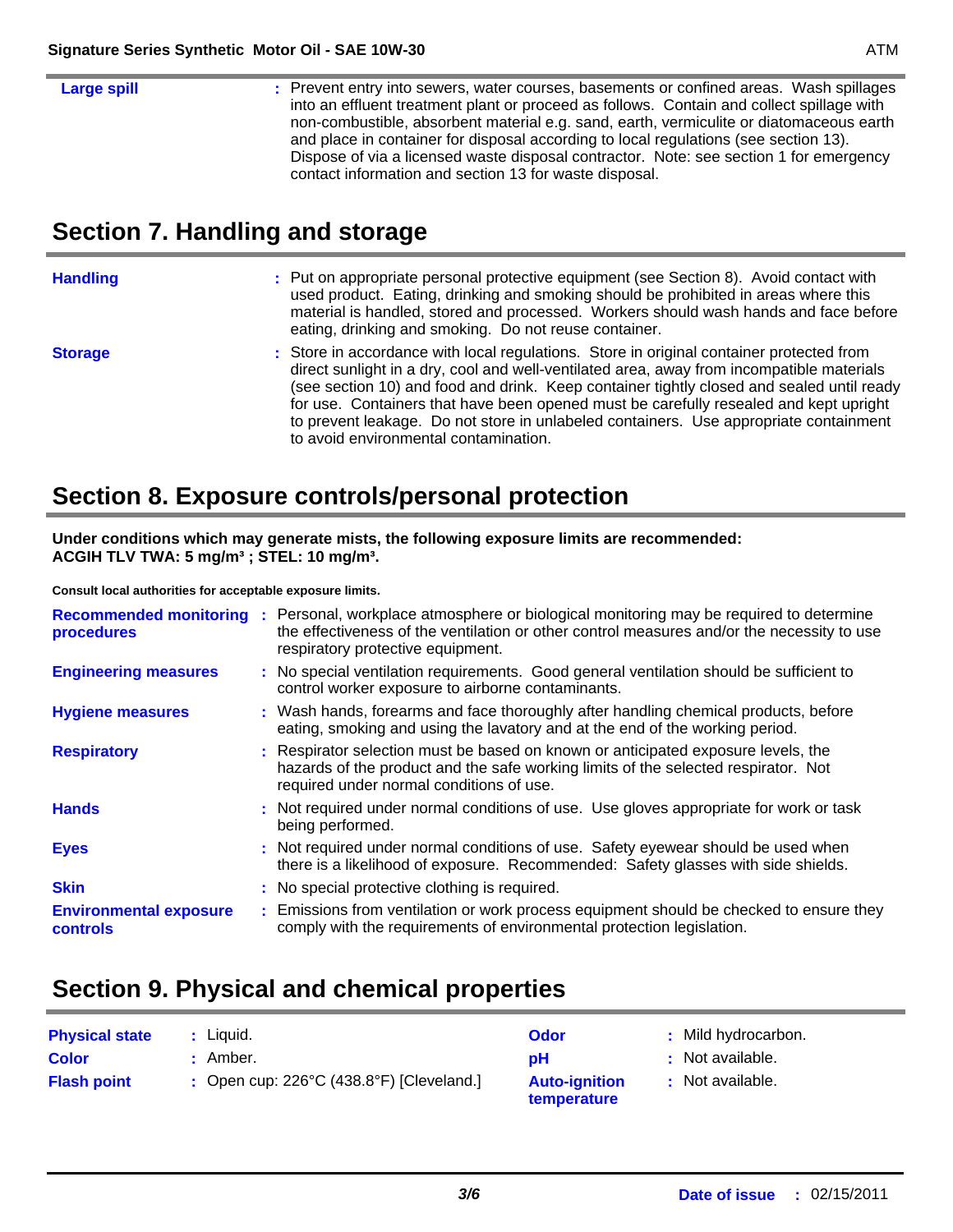| <b>Flammable limits : Not available.</b> |                                                                                                                   | <b>Melting point/</b><br><b>Pour point</b> | : $-48^{\circ}$ C ( $-54.4^{\circ}$ F) |
|------------------------------------------|-------------------------------------------------------------------------------------------------------------------|--------------------------------------------|----------------------------------------|
| <b>Boiling point</b>                     | : Not available.                                                                                                  | <b>Vapor pressure</b>                      | : Not available.                       |
| <b>Relative density</b>                  | : 0.8602                                                                                                          | <b>Vapor density</b>                       | : Not available.                       |
| <b>Volatility</b>                        | : Not available.                                                                                                  | <b>Evaporation rate: Not available.</b>    |                                        |
| <b>Viscosity</b>                         | : Kinematic: 0.108 cm <sup>2</sup> /s (10.8 cSt) (100°C)<br>Kinematic: 0.633 cm <sup>2</sup> /s (63.3 cSt) (40°C) | <b>Solubility</b>                          | : Not available.                       |

#### **Section 10. Stability and reactivity**

| <b>Chemical stability</b><br><b>Conditions to avoid</b><br><b>Materials to avoid</b><br><b>Hazardous decomposition</b><br>products | : The product is stable.<br>: No specific data.<br>: Reactive or incompatible with the following materials: oxidizing materials.<br>: Under normal conditions of storage and use, hazardous decomposition products should<br>not be produced. |
|------------------------------------------------------------------------------------------------------------------------------------|-----------------------------------------------------------------------------------------------------------------------------------------------------------------------------------------------------------------------------------------------|
| <b>Possibility of hazardous</b><br>reactions                                                                                       | : Under normal conditions of storage and use, hazardous reactions will not occur.                                                                                                                                                             |
| <b>Hazardous polymerization</b>                                                                                                    | : Under normal conditions of storage and use, hazardous polymerization will not occur.                                                                                                                                                        |

#### **Section 11. Toxicological information**

| <b>Acute toxicity</b>   | : No specific data. |
|-------------------------|---------------------|
| <b>Chronic toxicity</b> | : No specific data. |

### **Section 12. Ecological information**

| <b>Environmental effects</b> | : Not established                                   |
|------------------------------|-----------------------------------------------------|
| <b>Other adverse effects</b> | : No known significant effects or critical hazards. |

### **Section 13. Disposal considerations**

The generation of waste should be avoided or minimized wherever possible. Avoid **:** dispersal of spilled material and runoff and contact with soil, waterways, drains and sewers. Empty containers or liners may retain some product residues. Dispose of surplus and non-recyclable products via a licensed waste disposal contractor. **Waste disposal**

**Disposal should be in accordance with applicable regional, national and local laws and regulations.**

**Refer to Section 7: HANDLING AND STORAGE and Section 8: EXPOSURE CONTROLS/PERSONAL PROTECTION for additional handling information and protection of employees.**

# **Section 14. Transport information**

**DOT/TDG/IMDG/IATA :** Not regulated.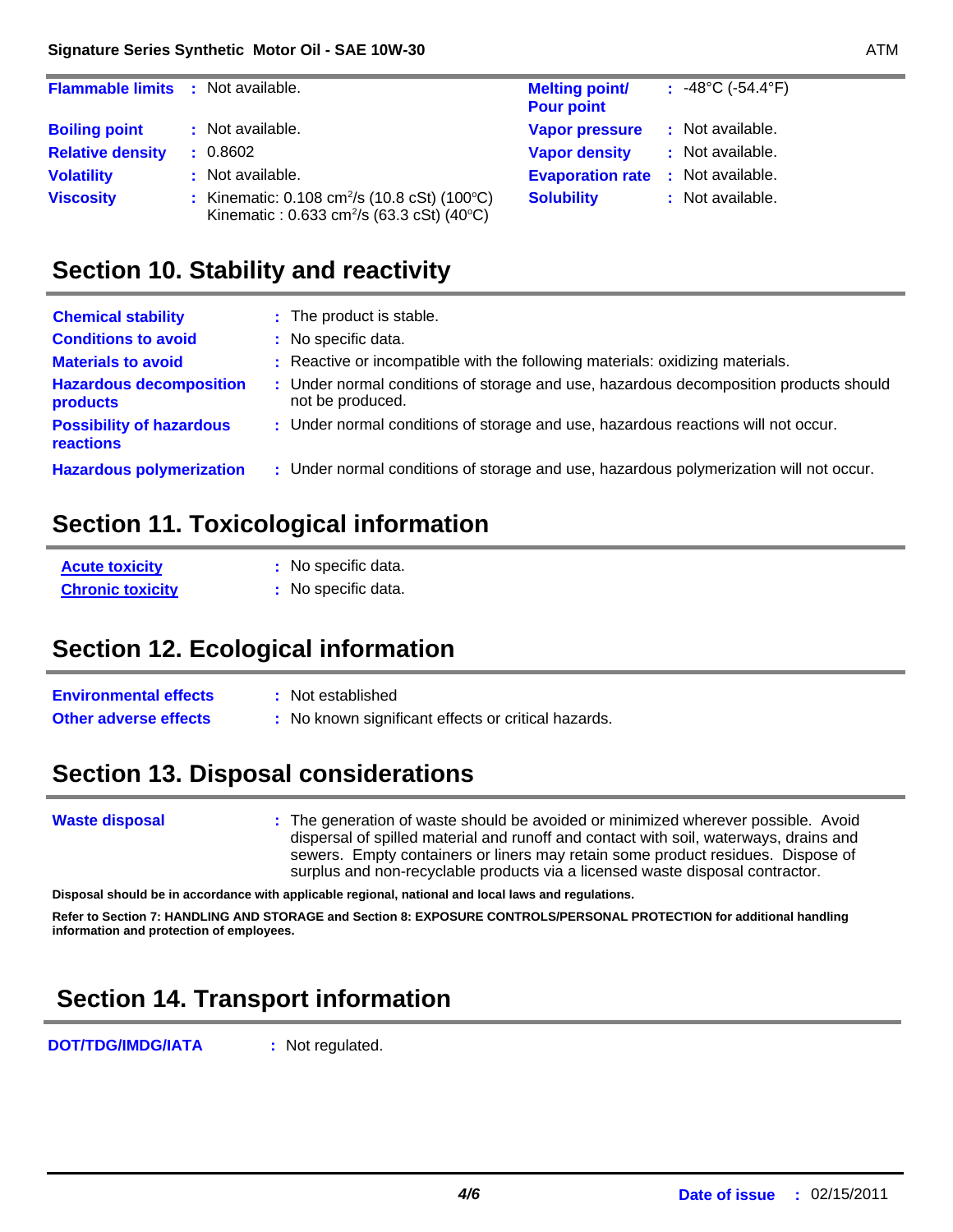# **Section 15. Regulatory information**

| <b>United States</b>             |                                                                                                                                                                                                                                                                                                                                                                                                                     |  |  |
|----------------------------------|---------------------------------------------------------------------------------------------------------------------------------------------------------------------------------------------------------------------------------------------------------------------------------------------------------------------------------------------------------------------------------------------------------------------|--|--|
| <b>HCS Classification</b>        | : Not regulated.                                                                                                                                                                                                                                                                                                                                                                                                    |  |  |
| <b>U.S. Federal regulations</b>  | : TSCA 8(a) PAIR: Phosphorodithioic acid, O,O-di-C1-14-alkyl esters, zinc salts<br>TSCA 8(a) IUR Exempt/Partial exemption: Not determined<br>United States inventory (TSCA 8b): Not determined.                                                                                                                                                                                                                     |  |  |
|                                  | SARA 302/304/311/312 extremely hazardous substances: No products were found.<br>SARA 302/304 emergency planning and notification: No products were found.<br>SARA 302/304/311/312 hazardous chemicals: No products were found.<br>SARA 311/312 MSDS distribution - chemical inventory - hazard identification: No<br>products were found.                                                                           |  |  |
|                                  | Clean Water Act (CWA) 307: Phosphorodithioic acid, O,O-di-C1-14-alkyl esters, zinc<br>salts                                                                                                                                                                                                                                                                                                                         |  |  |
|                                  | Clean Air Act (CAA) 112 accidental release prevention: No products were found.                                                                                                                                                                                                                                                                                                                                      |  |  |
| <b>State regulations</b>         |                                                                                                                                                                                                                                                                                                                                                                                                                     |  |  |
| <b>Massachusetts</b>             | : None of the components are listed.                                                                                                                                                                                                                                                                                                                                                                                |  |  |
| <b>New York</b>                  | : None of the components are listed.                                                                                                                                                                                                                                                                                                                                                                                |  |  |
| <b>New Jersey</b>                | : None of the components are listed.                                                                                                                                                                                                                                                                                                                                                                                |  |  |
| <b>Pennsylvania</b>              | : None of the components are listed.                                                                                                                                                                                                                                                                                                                                                                                |  |  |
| <b>California Prop. 65</b>       |                                                                                                                                                                                                                                                                                                                                                                                                                     |  |  |
| No products were found.          |                                                                                                                                                                                                                                                                                                                                                                                                                     |  |  |
| <b>Canada</b>                    |                                                                                                                                                                                                                                                                                                                                                                                                                     |  |  |
| <b>WHMIS (Canada)</b>            | : Not controlled under WHMIS (Canada).                                                                                                                                                                                                                                                                                                                                                                              |  |  |
| <b>Canadian lists</b>            | : CEPA Toxic substances: None of the components are listed.<br>Canadian ARET: None of the components are listed.<br>Canadian NPRI: The following components are listed: White mineral oil (petroleum)<br>Alberta Designated Substances: None of the components are listed.<br>Ontario Designated Substances: None of the components are listed.<br>Quebec Designated Substances: None of the components are listed. |  |  |
| <b>Canada inventory</b>          | : All components are listed or exempted.                                                                                                                                                                                                                                                                                                                                                                            |  |  |
|                                  | This product has been classified in accordance with the hazard criteria of the Controlled Products Regulations<br>and the MSDS contains all the information required by the Controlled Products Regulations.                                                                                                                                                                                                        |  |  |
| <b>International regulations</b> |                                                                                                                                                                                                                                                                                                                                                                                                                     |  |  |
| <b>International lists</b>       | : Australia inventory (AICS): Not determined.<br>China inventory (IECSC): Not determined.<br>Japan inventory: Not determined.<br>Korea inventory: Not determined.<br>New Zealand Inventory of Chemicals (NZIoC): Not determined.<br>Philippines inventory (PICCS): Not determined.                                                                                                                                  |  |  |

### **Section 16. Other information**

# **United States**

Label requirements : NOT EXPECTED TO PRODUCE SIGNIFICANT ADVERSE HEALTH EFFECTS WHEN THE RECOMMENDED INSTRUCTIONS FOR USE ARE FOLLOWED.